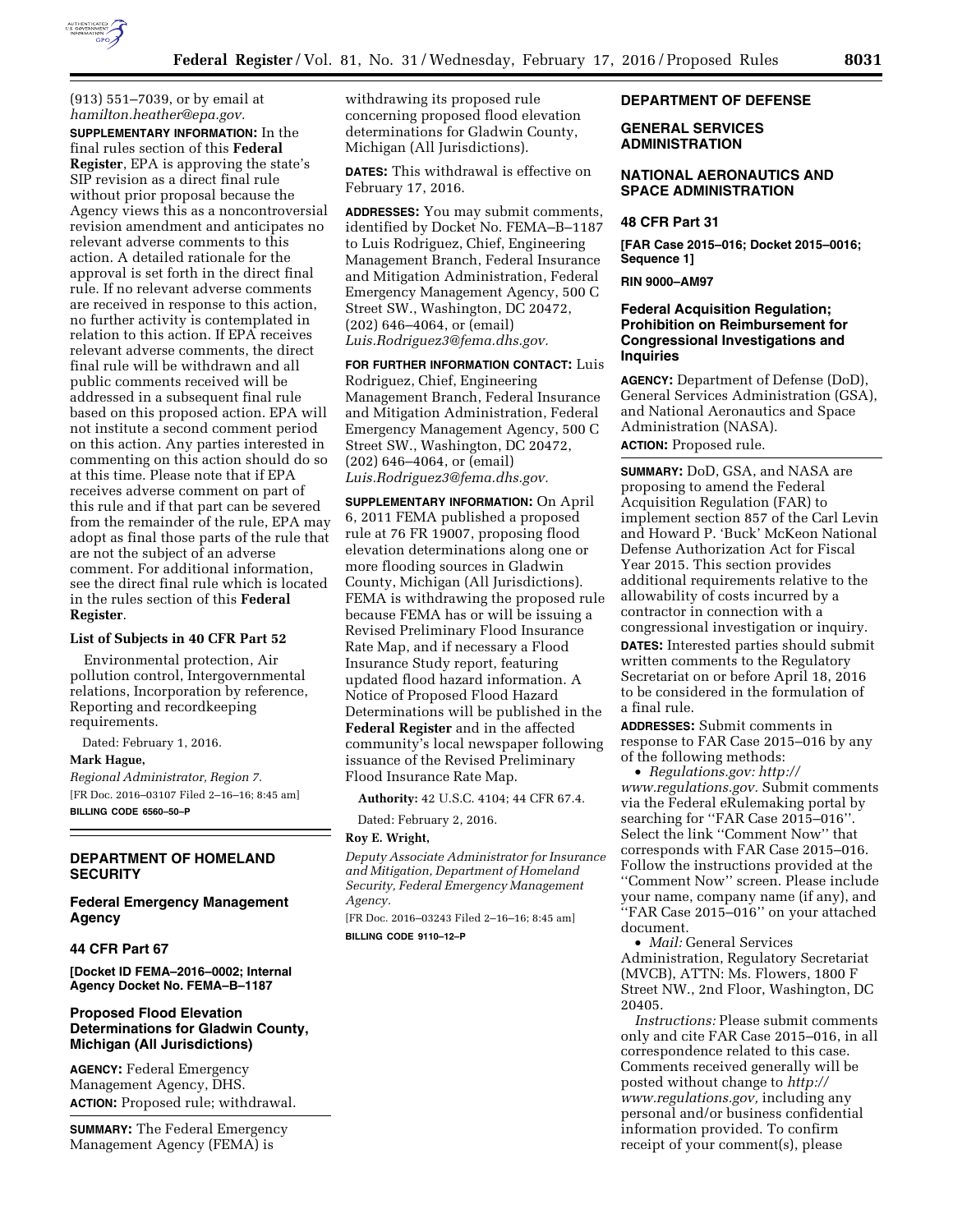check *[www.regulations.gov,](http://www.regulations.gov)*  approximately two to three days after submission to verify posting (except allow 30 days for posting of comments submitted by mail).

**FOR FURTHER INFORMATION CONTACT:** Ms. Kathlyn Hopkins, Procurement Analyst, at 202–969–7226 for clarification of content. For information pertaining to status or publication schedules, contact the Regulatory Secretariat Division at 202–501–4755. Please cite FAR case 2015–016.

### **SUPPLEMENTARY INFORMATION:**

#### **I. Background**

Section 857 of the Carl Levin and Howard P. 'Buck' McKeon National Defense Authorization Act for Fiscal Year 2015 (Pub. L. 113–291) amended 10 U.S.C. 2324(e)(1) to disallow costs incurred by a contractor in connection with a Congressional investigation or inquiry into an issue that is the subject matter of a proceeding resulting in a disposition as described in 10 U.S.C. 2324(k)(2).

While Section 857 only applies to contracts with the DoD, NASA, and the Coast Guard, for the purpose of promoting consistency in the accounting systems of Federal contractors, it was decided to apply the section's requirements to all agencies subject to the FAR.

Additionally, conforming language on unallowable costs is proposed for FAR 31.603–16, as well as for 31.603–15 (to update language associated with Whistleblower complaints).

# **II. Executive Orders 12866 and 13563**

Executive Orders (E.O.s) 12866 and 13563 direct agencies to assess all costs and benefits of available regulatory alternatives and, if regulation is necessary, to select regulatory approaches that maximize net benefits (including potential economic, environmental, public health and safety effects, distributive impacts, and equity). E.O. 13563 emphasizes the importance of quantifying both costs and benefits, of reducing costs, of harmonizing rules, and of promoting flexibility. This is a significant regulatory action and, therefore, was subject to review under Section 6(b) of Executive Order 12866, Regulatory Planning and Review, dated September 30, 1993. This rule is not a major rule under 5 U.S.C. 804.

# **III. Regulatory Flexibility Act**

DoD, GSA and NASA do not expect this proposed rule to have a significant economic impact on a substantial number of small entities within the meaning of the Regulatory Flexibility

Act, 5 U.S.C. 601, *et seq.,* because the rule merely disallows the costs incurred in the extremely rare instances when a contractor incurs costs in connection with a congressional investigation or inquiry into an issue regarding a criminal, civil, or administrative proceeding relating to a violation of, or failure to comply with, a Federal or State statute or regulation. However, an initial regulatory flexibility analysis (IRFA) has been prepared consistent with 5 U.S.C. 603. The analysis is summarized as follows:

The proposed rule will be manifested as a cost principle to which only select small businesses are subject. An analysis of contracts awarded during Fiscal Year 2014 revealed that fewer than 200 small businesses were performing contracts subject to FAR 31. Given the small segment of the small business population that could be impacted by the rule, in concert with the low likelihood of the conditions being met, the impact on small businesses is insignificant.

The Regulatory Secretariat Division has submitted a copy of the IRFA to the Chief Counsel for Advocacy of the Small Business Administration. A copy of the IRFA may be obtained from the Regulatory Secretariat Division. DoD, GSA and NASA invite comments from small business concerns and other interested parties on the expected impact of this rule on small entities. DoD, GSA, and NASA will also consider comments from small entities concerning the existing regulations in subparts affected by the rule in accordance with 5 U.S.C. 610. Interested parties must submit such comments separately and should cite 5 U.S.C. 610 (FAR Case 2015–016), in correspondence.

#### *C. Paperwork Reduction Act*

The rule does not contain any information collection requirements that require the approval of the Office of Management and Budget under 44 U.S.C. chapter 35.

#### **List of Subject in 48 CFR Part 31**

Government procurement.

#### **William Clark,**

*Director, Office of Government-wide Acquisition Policy, Office of Acquisition Policy, Office of Government-wide Policy.* 

Therefore, DoD, GSA, and NASA propose amending 48 CFR part 31 as set forth below:

### **PART 31—CONTRACT COST PRINCIPLES AND PROCEDURES**

■ 1. The authority citation for 48 CFR part 31 continues to read as follows:

**Authority:** 40 U.S.C. 121(c); 10 U.S.C. chapter 137; and 51 U.S.C. 20113.

- 2. Amend section 31.205–47 by—
- a. In paragraph (a)—
- **i.** Removing the words

''*Fraud*means—'' and adding ''*Fraud*  means—'' in its place;

■ ii. Removing the words "*Penalty*, does'' and adding ''*Penalty* does'' in its place; and

■ iii. Removing the words ''*Proceeding,*  includes'' and adding ''*Proceeding*  includes'' in its place;

■ b. Removing from the introductory text of paragraph (b) ''employees),'' and adding ''employees);'' in its place; and  $\blacksquare$  c. Adding paragraph (f)(9).

The addition reads as follows:

#### **31.205–47 Costs related to legal and other proceedings.**

\* \* \* \* \* (f) \* \* \*

(9) A Congressional investigation or inquiry into an issue that is the subject matter of a proceeding resulting in a disposition as described in paragraphs (b)(1) through (5) of this section (see 10 U.S.C. 2324(e)(1)(Q)).

■ 3. Amend section 31.603 by revising paragraphs (b) introductory text and (b)(15) and adding paragraph (b)(16) to read as follows:

### **31.603 Requirements.**

\* \* \* \* \*

\* \* \* \* \* (b) Agencies are not expected to place additional restrictions on individual items of cost. However, under 10 U.S.C. 2324, 41 U.S.C. 4304, 31 U.S.C. 3730, and 41 U.S.C. 4310, the following costs are unallowable:

\* \* \* \* \* (15) Unless any of the exceptions at

31.205–47(c), (d) or (e) apply, costs incurred by a contractor in connection with any criminal, civil, or administrative proceedings that result in dispositions as described in 10 U.S.C. 2324(k) or 41 U.S.C. 4310 commenced by a Federal, State, local, or foreign government, or by a contractor or subcontractor employee submitting a whistleblower complaint of reprisal in accordance with 41 U.S.C. 4712 or 10 U.S.C. 2409, for violation of, or a failure to comply with, law or regulation by the contractor (including its agents or employees); or costs incurred in connection with any proceeding brought by a third party in the name of the United States under the False Claims Act, 31 U.S.C. 3730.

(16) Costs incurred in connection with a Congressional investigation or inquiry into an issue that is the subject matter of a proceeding resulting in a disposition as described in 10 U.S.C. 2324(k) or 41 U.S.C. 4310, unless any of